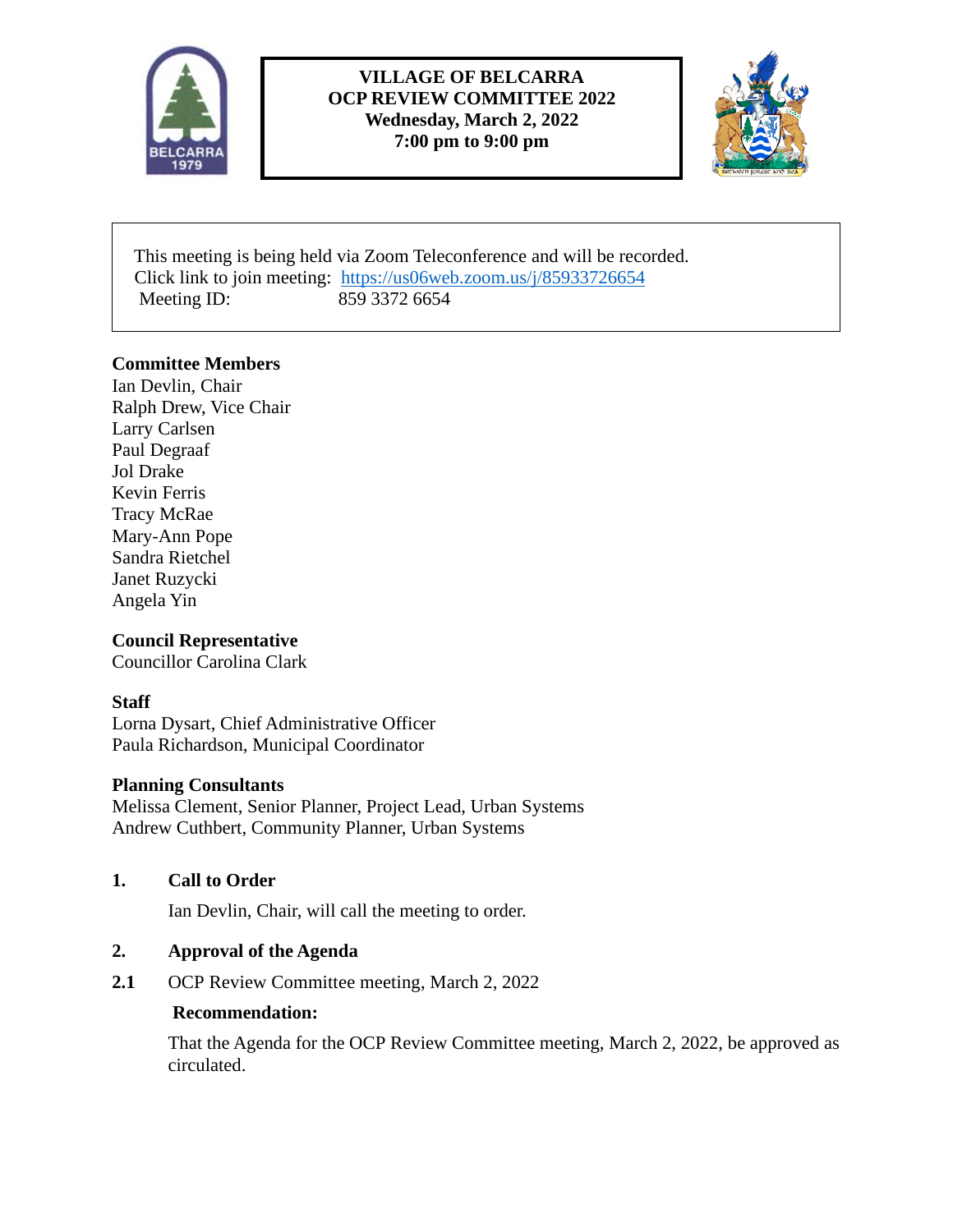## **3. Adoption of the Minutes**

**3.1** OCP Review Committee Meeting, January 26, 2022

## **Recommendation:**

That the Minutes of the OCP Review Committee meeting held January 26, 2022, be approved.

# **4. Official Community Plan 101 Presentation**

• Urban Systems to provide the presentation

## **5. Existing OCP Discussion**

• Urban Systems to seek feedback from Committee members

# **6. Describing the Community Character of Belcarra**

• Urban Systems to summarize Committee feedback

# **7. Visioning and Goal Setting Exercise**

• Urban Systems to lead this exercise

## **8. Communication and Engagement Update**

• Urban Systems to provide an update

## **9. Next Steps**

• Urban Systems to outline and assign research topics

## **10. Questions/Comments**

**11. Adjournment**

**Open House: Thursday, March 10, 2022 6:00 pm – 8:00 pm on Zoom**

**Next meeting date: Wednesday, April 6, 2022 7:00 pm – 9:00 pm on Zoom**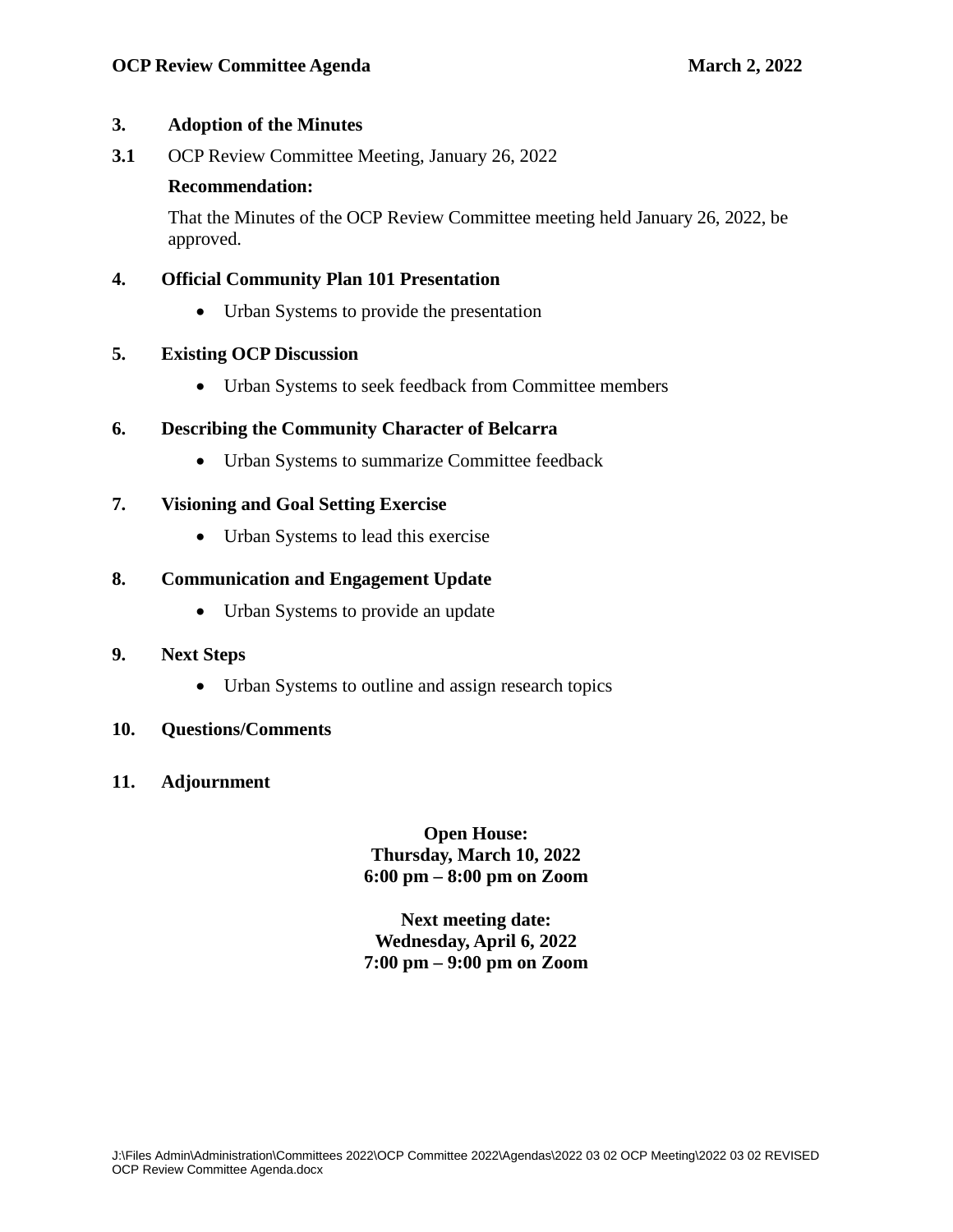

# **VILLAGE OF BELCARRA OCP REVIEW COMMITTEE 2022 Minutes January 26, 2022**



This meeting was held via Zoom Teleconference and was recorded.

## **Members in Attendance**

Ian Devlin, Chair Ralph Drew, Vice Chair Larry Carlsen Paul Degraaf Jol Drake Kevin Ferris Tracy McRae Mary-Ann Pope Sandra Rietchel Janet Ruzycki Angela Yin

**Council in Attendance** Councillor Carolina Clark

#### **Staff in Attendance**

Lorna Dysart, Chief Administrative Officer Paula Richardson, Municipal Coordinator

## **Also in Attendance**

Melissa Clement, Senior Planner, Project Lead, Urban Systems Andrew Cuthbert, Community Planner, Urban Systems

## **1. Call to Order**

Lorna Dysart, Chief Administrative Officer, called the meeting to order at 7:00 pm.

L. Dysart outlined Zoom protocol as follows:

- Committee members were requested to have their video turned on with full name visible and sound muted.
- To speak, members are to click the **Reactions**  $\mathbb{C}^{\dagger}$  button and find the icon to Raise Hand / Lower Hand  $\blacktriangleright$  sound is kept off until the committee member is called upon.
- The public may view meetings as observers but are not be permitted to participate. Observers will keep their video off and keep the sound off. Questions or comments may be sent to the Committee by emailing the CAO at [ldysart@belcarra.ca](mailto:ldysart@belcarra.ca)
- Interruptions may cause attendees to be removed from the meeting.
- Open houses will be held and the public may also provide input at that time.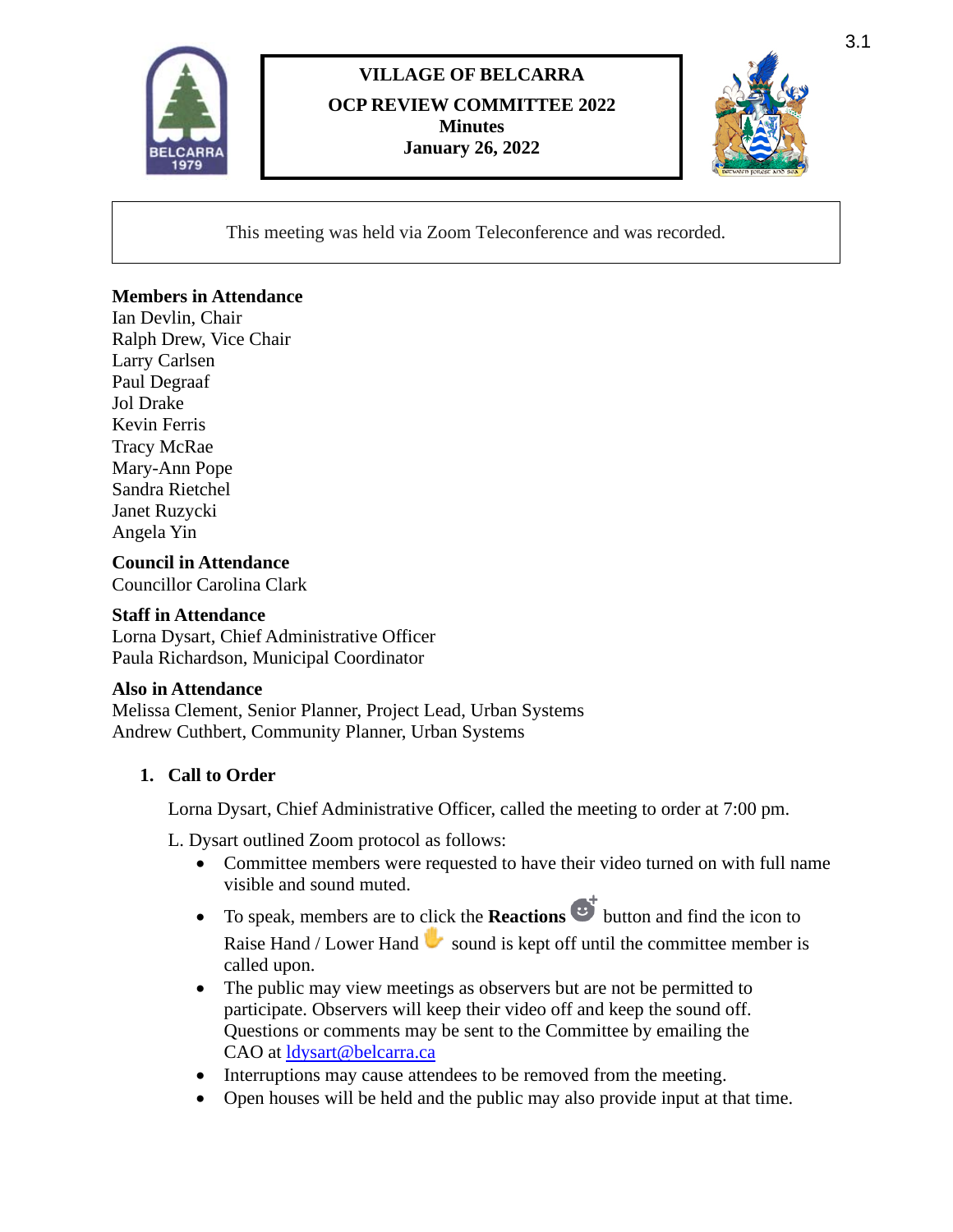## **2. Welcome & Introductions – L. Dysart**

Committee members provided self Introductions, outlining their backgrounds and history in the Village.

Council Representative, Councillor Carolina Clark, introduced herself and provided background of her time in Belcarra and as a member of Council.

Staff members Lorna Dysart, Chief Administrative Officer and Paula Richardson, Municipal Co-ordinator, introduced themselves.

Urban Systems, Planning Consultants, Melissa Clements and Andrew Cuthbert introduced themselves and provided an overview of Urban Systems experience and Project Team members.

M. Clements noted that Committee members have a wide range of experience and thanked the members for sharing information about themselves.

# **3. Overview of Roles and OCP Committee Purpose – M. Clements & A. Cuthbert**

Melissa Clements & Andrew Cuthbert provided a PowerPoint presentation outlining the following:

- An introduction to Urban Systems and their work with community planning
- Background on the Urban Systems Team: Melissa Clements & Andrew Cuthbert, projects and experience
- The purpose of the OCP Committee is to provide recommendations to Council regarding revisions and updates to the Belcarra OCP which was adopted in 2011
- Committee meeting dates
- Review of the Terms of Reference

# **4. Election of Chair and Vice Chair – L. Dysart**

Lorna Dysart called for nominations for Chair and Vice Chair.

- Ralph Drew was nominated for Chair.
- Janet Ruzycki was nominated for Chair
- Ian Devlin was nominated for Chair.

Nominations were closed

An electronic election was launched on Zoom.

Ian Devlin was elected Chair, Ralph Drew was elected Vice Chair.

# **5. Ground Rules & Expectations – M. Clements**

An overview was provided of the following:

- Expectations for public participation and attendance
- That meetings allow an opportunity for all Committee members to share their ideas

# **6. OCP Planning Process & Timeline – A. Cuthbert**

An overview of the OCP Planning Process and Timeline was outlined as follows:

- Phase 1 Project Launch & Background Work
- Phase 2 Community Engagement, Information Gathering and Visioning

J:\Files Admin\Administration\Committees 2022\OCP Committee 2022\Agendas\2022 03 02 OCP Meeting\3.1 2022 01 26 OCP Review Committee 2022 Minutes.docx